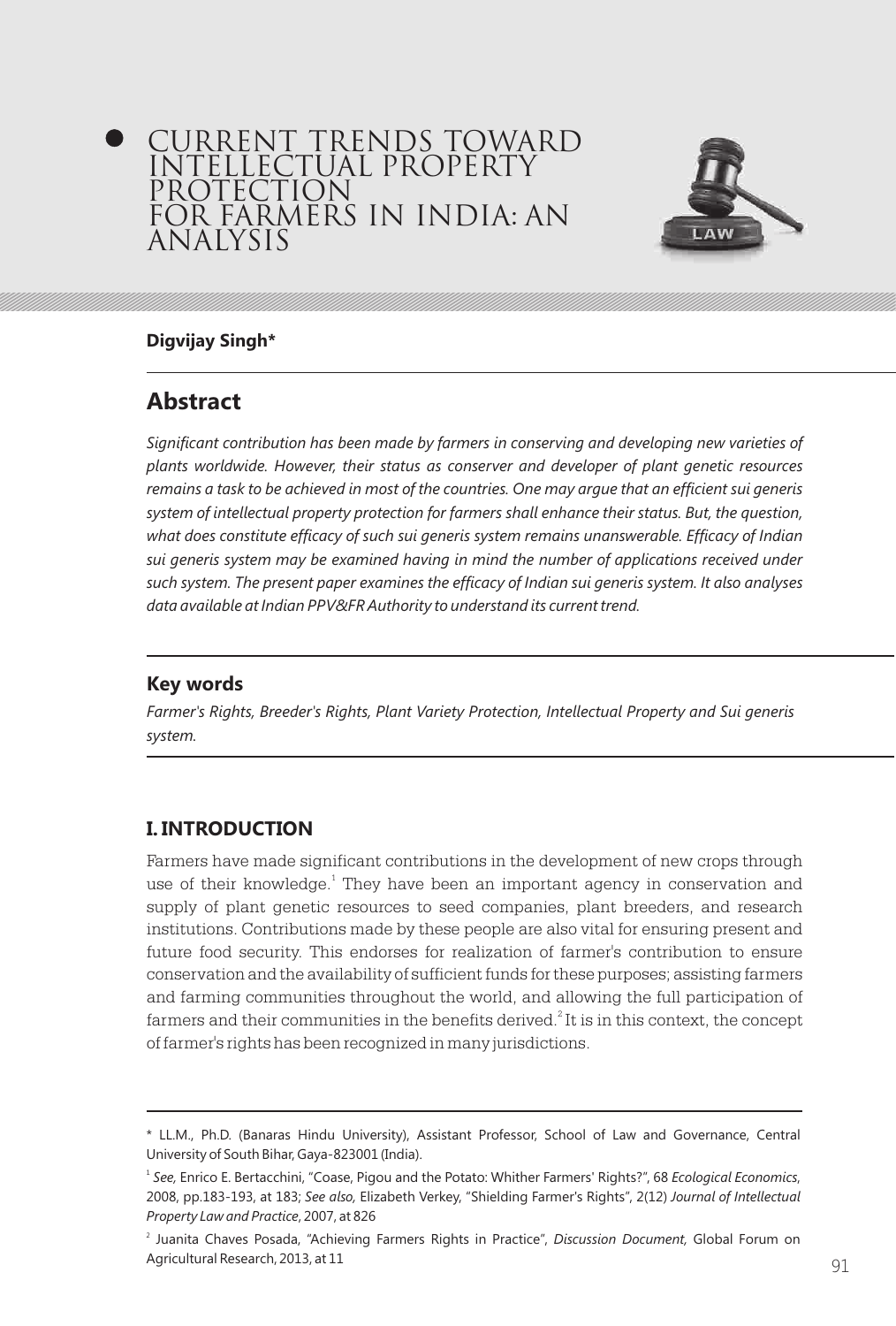It is argue that farmer's rights do not fit comfortably into intellectual property (IP) frame work because it concern with the stimulation of innovations, providing incentive of monopoly rights for a limited period. On the other hand, farmer's rights are retrospective reward of unlimited duration for the conservation of plant genetic resources and it is often difficult to identify beneficiaries. However, importance of these rights becomes more compelling with the grant of plant breeders rights (PBR) to commercial plant breeders under intellectual property protection regime. $^{\rm 3}$  In this context the debate over farmer's rights protection has attracted much attention in the recent time all over world.<sup>4</sup> The Agreement on Trade Related Aspects of Intellectual Property Rights, 1994 (The TRIPs Agreement) does not explicitly provides for IP protection for farmers but, it gives option to the member states to legislate on the matter.<sup>5</sup> India has opted for sui generis system, which explicitly provides for various rights of farmers.<sup>6</sup> The present paper outlines historical development of concept of farmer's rights in brief and examines international instruments for its protection. Further, having in mind the genetic pool of the country and the mandates of World Trade Organization (WTO), it focuses on IP protection for farmers in India. It also analyses data available at Protection of Plant Variety and Farmer's Rights Authority (PPV&FR Authority) of India to understand the current trend towards IP protection for farmers in India.

#### **II. FARMER'S RIGHTS: ORIGIN AND JUSTIFICATION**

Farmer's rights are traditional rights which farmers have on the seeds or the propagating materials of plant varieties. It is about enabling farmers to continue their works as stewards and innovators of agricultural biodiversity, and recognizing and rewarding them for their contribution to the global pool of genetic resources.<sup>7</sup> These rights arise from the important role farmers have been playing to conserve and enrich varieties and the knowledge they hold on the total genetic variability of the country. Farmer's rights fall within one of two main aspects.<sup>8</sup> First, the ownership approach refers to the right of farmers to be rewarded for genetic material obtained from their fields and used in commercial varieties and protected through intellectual property rights.<sup>8</sup> Second, the stewardship approach refers to the rights that farmers must be granted in order to enable them to continue as stewards and as innovators of agro-biodiversity. Legal space is required for farmers to continue their works and their role should be recognized and rewarded for their contributions. The following part traces origin and gives justification for protection of farmer's rights.

<sup>3</sup>Elizabeth Verkey, *supra* note 1, at 827.

<sup>4</sup> Mohan Dewan, "IPR Protection in Agriculture: An Overview", 16 *Journal of Intellectual Property Rights,* 2011, pp.131-138, at 135.

 $^{\circ}$  The Agreement on Trade Related Aspects of Intellectual Property Rights, 1994 (The TRIPs Agreement), Article 27(3)(b) gives three options to member states, which are patent, *sui generis* system or combination of these two.

 $^6$  India has enacted the Protection of Plant Variety and Farmer's Rights Act, 2001. It is considered as one of the first legislation worldwide which explicitly provides for farmer's rights protection.

<sup>7</sup>S. Bala Ravi, "Manual on Farmers Rights", *M.S. Swaminathan Research Foundation*, 2004, at 17.

<sup>8</sup> Available at: *http://www.farmersrights.org/about/fr\_contents.html*

 $^{\circ}$  The idea is that such a reward system is necessary to enable equitable sharing of the benefits arising from the  $\rm g_2-\,u$ se of agro-biodiversity and to establish an incentive structure for continued maintenance of this diversity.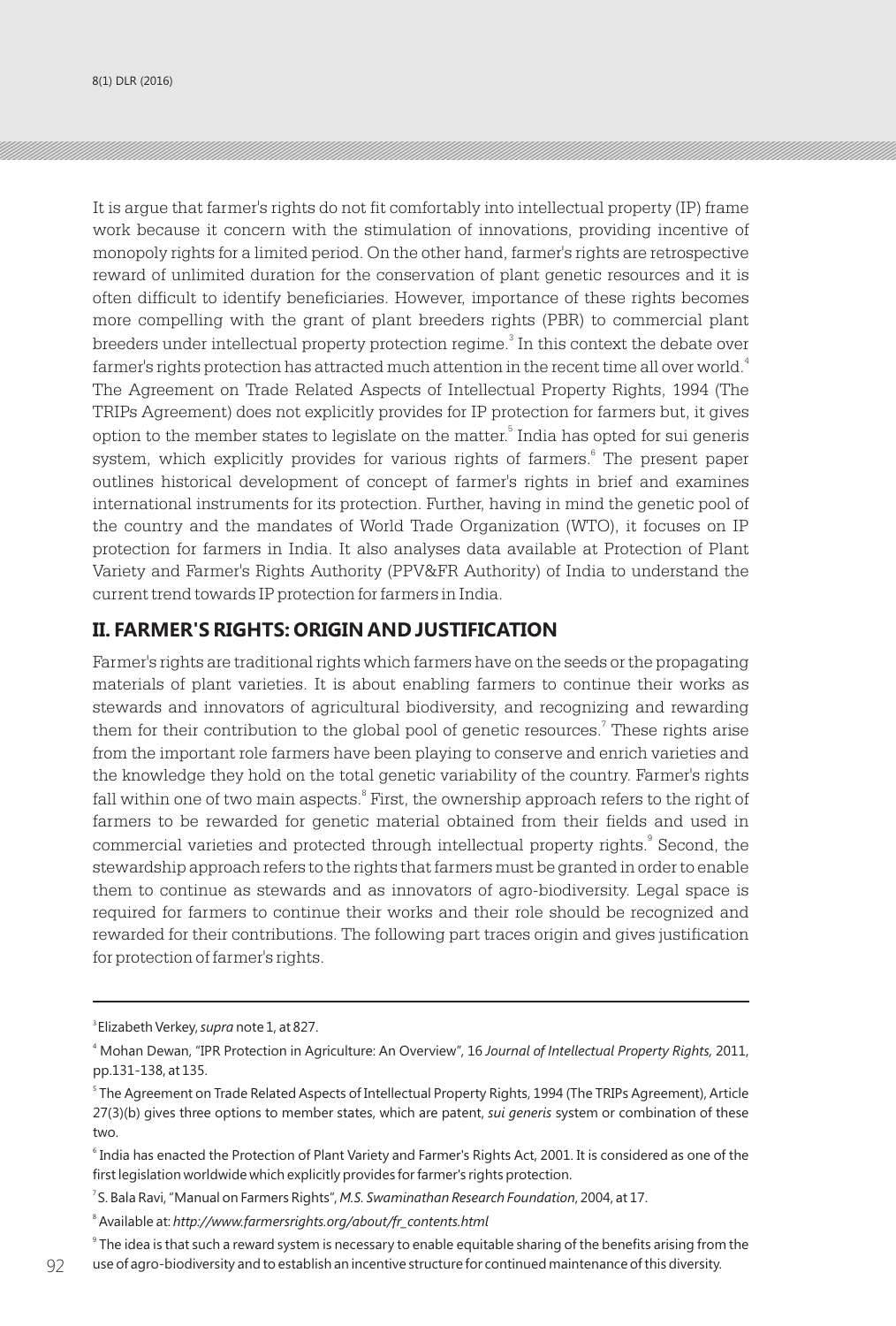

## **Origin of Farmer's Rights**

The origin of farmer's rights are traced in the debates held within the Food and Agricultural Organization (FAO) on the asymmetry in the distribution of benefits between farmers as donors of germplasm and the producers of commercial varieties that ultimately rely on such germplasm. The basic concept is that while a commercial variety could generate returns to the commercial breeder on the basis of plant breeder's rights (PBRs) no system of incentives for the providers of germplasm had been developed.<sup>10</sup> The International Undertaking on Plant Genetic Resources (IUPGR) for Food and Agriculture, 1983 first time recognized the rights of farmers in response to the broadening scope of plant variety protection (PVP) afforded to commercial plant breeders under the International Union for the Protection of New Variety of Plant, 1961  $(UPOV).$ <sup>11</sup> The undertaking recognized enormous contributions made by farmers worldwide in conserving and developing crop genetic resources, and provides for measures to protect and promote rights of farmers, however, the description of the farmer's rights does not seem to be granting any positive right to farmers over their intellectual assets.<sup>12</sup>

The Resolution 5/89, defines farmer's rights as rights arising from the past, present and future contribution of farmers in conserving, improving and making available plant genetic resources, particularly those in the centre of origin/diversity. These rights are vested in International Community, as trustee for present and future generations of farmers, for the purpose of ensuring full benefits to farmers and supporting the continuation of their contributions.<sup>13</sup> The purpose of these rights is stated to ensure full benefit to farmers and supporting the continuation of their contributions. Further, Resolution 3/91 endorses that nations have sovereign rights over their plant genetic resources and farmer's rights will be implemented through an international fund on PGR which will support PGR conservation and utilization programmes, particularly but not exclusively in the developing countries. Further, the Convention on Biological Diversity, 1992 (CBD) attempted to establish for the fair and equitable sharing of benefits to indigenous people arising from the utilization of genetic resources.<sup>14</sup> The Agreement on Trade Related Aspects of Intellectual Property Rights, 1994 (the TRIPs Agreement) obliges members to provide protection for plant varieties either through patent or through an effective sui generis law or through any combination of the two.<sup>15</sup> Though it does not explicit provide for protection of farmer's rights.

<sup>10</sup> Carlos M. Correa*, "Options for the Implementation of Farmers Rights at National Level"*, 8 *South Centre TRADE Working Papers*, 2000, at 3.

 $11$  The UOPV, 1961 provides an international legal framework for plant breeder's rights which is important in encouraging breeders to pursue and enhance their search for the improvement of varieties*.*

<sup>12</sup> Available at: *http://www.farmersrights.org/about/index.html*

<sup>13</sup> Available at: *www.farmersrights.org/about/fr\_history\_part4.html; See also*, Gerald Moore and Witold Tymowski, *Explanatory Guide to International Treaty on Plant Genetic Resources for Food and Agriculture,* IUCN Environmental Policy and Law Paper No. 57, IUCN- The World Conservation Union, 2005, at 8.

<sup>&</sup>lt;sup>14</sup> Thomas Greiber, Sonia Peña Moreno, Mattias Åhrén, Jimena Nieto Carrasco, Evanson Chege Kamau, Jorge Cabrera Medaglia, Maria Julia Oliva and Frederic Perron-Welch in cooperation with Natasha Ali and China Williams, *An Explanatory Guide to the Nagoya Protocol on Access and Benefit-sharing,* IUCN Environmental Policy and Law Paper No. 83, 2012, at xvii.

 $^{15}$ The TRIPs Agreement, 1994, Article 27(3)(b).  $93$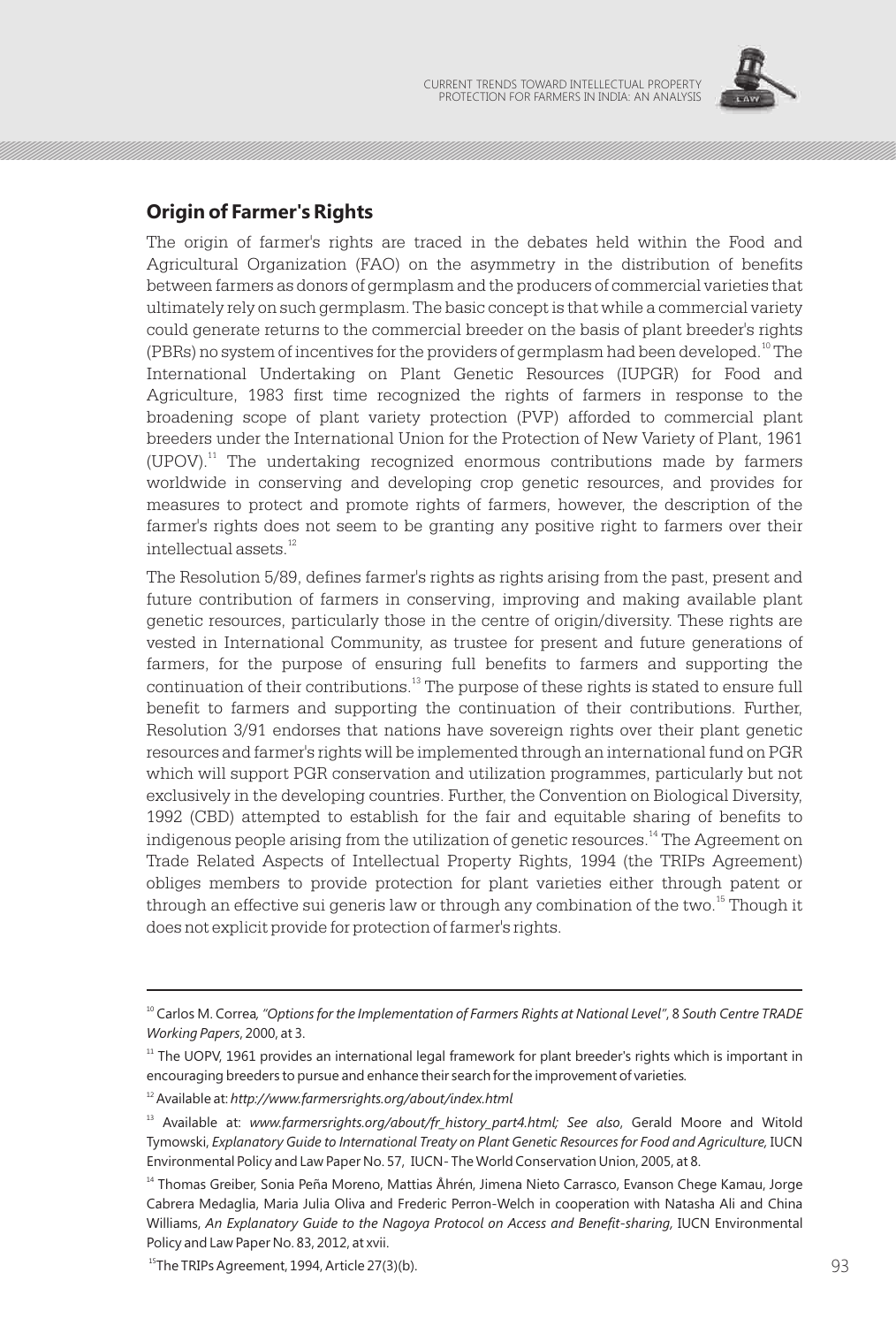The FAO Commission on Genetic Food Resources for Agriculture, 2001 (CGFRA) agreed on the text of IUPGR and accepted that each contracting party should, subject to its national legislation, take measures to protect and promote farmer's rights. It includes protection of traditional knowledge relevant to plant genetic resources for food and agriculture; the right to equitably participate in sharing benefits arising from the utilization of plant genetic resources for food and agriculture; and the right to participate in making decisions at the national level.<sup>16</sup> In addition to above, it also provided for rights of farmers to save, use, exchange and sell farm-saved seed, subject to national law. This agreed provision was later incorporated in the FAO International Treaty on Plant Genetic Resources (ITPGR), 2001.<sup>17</sup> However, the understanding of farmer's rights and the modalities for their implementation still remained vague.<sup>18</sup>

#### **Justification for Farmer's Rights**

John Locke says that mankind has a right to possession of property and labourer is entitled to payment for his labour.<sup>19</sup> In the same manner concept of farmer's right provides the means for the farmer to obtain reward for his labour because value of plant genetic resources is preserved and enhanced by their utilization. Traditional farmers create economic value for others, but cannot benefit themselves from it. There is no market for the value they create, however, other agents in the plant genetic resources system do benefit from the materials provided by traditional farmers and obtain specific rights over the germplasm that incorporates what traditional farmers have developed in the past.<sup>20</sup> The development of the concept of farmer's rights may be regarded as the result of natural justice considerations under which there is a moral obligation to ensure that traditional farmers receive a fair share of the benefits arising from the use of plant genetic resources that they conserve and improve.<sup>21</sup>

Conservation of plant genetic resources involves investment of time, patience, skill, creative endeavour and money. Such investment should be protected and if it is not protected farmer will lose the incentive to undertake the project. Consequently it is necessary to give farmers the incentive to carry out their work by providing intellectual property protection.<sup>22</sup> Justification for farmer's rights protection is advanced in the text of IUPGR, which recognizes the enormous contribution that the local and indigenous communities and farmers of all region of the world, particularly those in the centers of origin and crop diversity, have made and will continue to make for the conservation and

<sup>&</sup>lt;sup>16</sup> Shawn N. Sullivan, "Plant Genetic Resources and the Law Past, Present, and Future", 135(1) Plant Physiology, 2004, pp.10–15, at 12.

<sup>&</sup>lt;sup>17</sup> The FAO International Treaty on Plant Genetic Resources for Food and Agriculture, 2001 (ITPGR), Article 9.

<sup>&</sup>lt;sup>18</sup> "Farmers Rights in the International Treaty on Plant Genetic Resources for Food and Agriculture", available at: *http://www.farmersrights.org/about/fr\_in\_itpgrfa.html*

<sup>19</sup> J.A.L Sterling, *Word Copyright Law* (London: Sweet & Maxwell Publication 1998) at 56.

<sup>&</sup>lt;sup>20</sup> Carlos M. Correa, *Traditional Knowledge and Intellectual Property Issues and Options Surrounding the Protection of Traditional Knowledge* (2001) A Discussion Paper, Quaker United Nations Office Geneva, at 6.

<sup>&</sup>lt;sup>21</sup> Anil K. Gupta, *Rewarding Conservation of Biological and Genetic Resources and Associated Traditional Knowledge and Contemporary Grassroots Creativity* (2003) *Indian Institute of Management Ahmedabad (India), Working Paper No. 2003-01-06,* at 5.

<sup>22</sup> J.A.L Sterling, *supra* note 19, at 57. *<sup>31</sup>* 94 *Ibid*. 95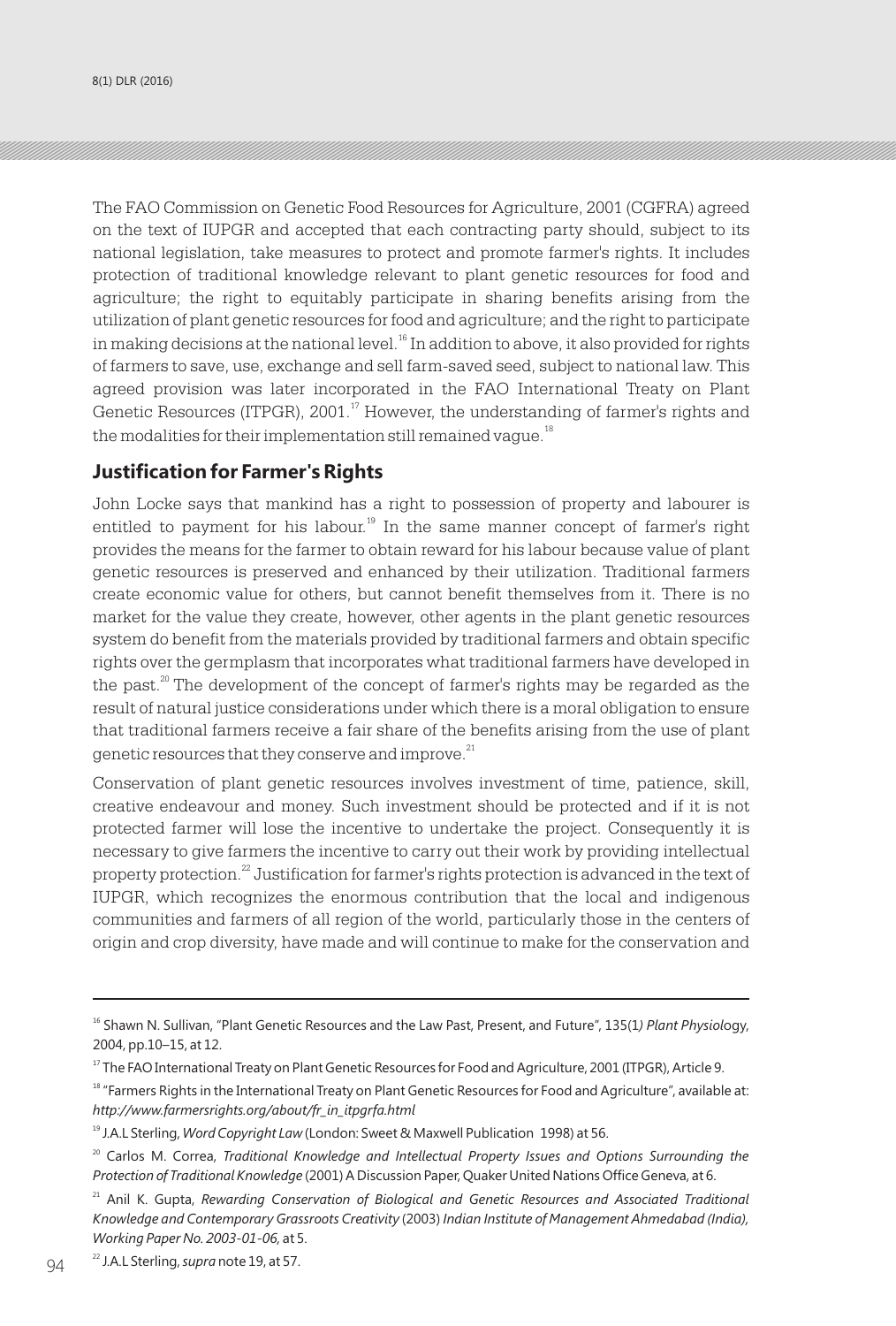

development of plant genetic resources.<sup>23</sup> The provision puts responsibility for realizing farmer's rights, as they relate to plant genetic resources for food and agriculture, on the national governments. A farmer's rights regime predicates that farmers are in the centers of origin and crop diversity will continue to use landraces and traditional varieties in preference to the modern high yielding varieties which are available in the market.

### **III. IP PROTECTION FOR FARMERS: INTERNATIONAL PERSPECTIVE**

The industrialized countries initiated for plant variety protection in domestic and international markets. The International Union for the Protection of New Varieties of Plants, 1961 (the UPOV Convention) $^{24}$  was the first inter-governmental treaty dealing with protection of plant varieties.<sup>25</sup> It provides and promotes an effective system of plant variety protection, with the aim of encouraging the development of new varieties of plants for the benefit of society through the grant of protection, which serves as an incentive to those who engage in commercial plant breeding.<sup>26</sup> It provides an international legal framework for the grant of plant breeder's rights which is important in encouraging breeders to pursue and enhance their search for the improvement of varieties.<sup>27</sup> According to Jay Sanderson, by influencing the development and use of new plant varieties, the UPOV Convention is also a key aspect of a global push to promote food security, reduce climate change and enhance economic development. $^{28}$  It is important to note that the developing countries argue that the Convention is a western platform regulating plant breeder's rights for the industrial nations and it is controlled by the life science corporations.<sup>29</sup>

The UPOV Convention constitutes an alternative to patents insofar as plant breeder's rights provide slightly weaker rights to commercial breeders.<sup>30</sup> However, it does not recognize farmers as breeders, and does not provide for rights of farmers over their varieties. It implies that plant varieties are developed in laboratories and assumes that the development of plant varieties is only undertaken for commercial gain.<sup>31</sup> It thus, provides a partial framework which is inherently incapable of granting rights to farmers despite the fact that an overwhelming majority of seeds planted are farm-saved seeds. In

<sup>&</sup>lt;sup>23</sup> The International Undertaking on Plant Genetic Resources (IUPGR) for Food and Agriculture, 1989, Art. 10.

 $24$  The Convention was signed in 1961 and entered into force in 1968. The Convention has been revised three times in 1972, 1978, and 1991.

<sup>25</sup> Philippe Cullet, *The International Treaty on Plant Genetic Resources for Food and Agriculture, IELRC* Briefing Paper, 2003, at 99.

<sup>26</sup> S.K. Verma, "TRIPs *and Plant Variety Protection in Developing Countries" 17(*6) *European Intellectual Property Review,* 1995, pp.281-289, at 282.

<sup>27</sup>Elizabeth Verkey, *supra* note 1.

<sup>&</sup>lt;sup>28</sup> Jay Sanderson, "Why UPOV is Relevant, Transparent and Looking to the Future: A Conversation with Peter Button", *Journal of Intellectual Property Law and Practice,* 2013, pp.1-9, at 1.

<sup>29</sup> S. Sahai, "Plant Variety Protection and Farmers' Rights Law", XXXVI(35) *Economic and Political Weekly,* 2001, pp.3338-3342, at 3338.

<sup>30</sup> Philippe Cullet, "Farmer's Rights in Peril" 17(7) *Frontline,* 2000, available at: *http://www.frontline.in/static/ html/fl1707/17070710.htm*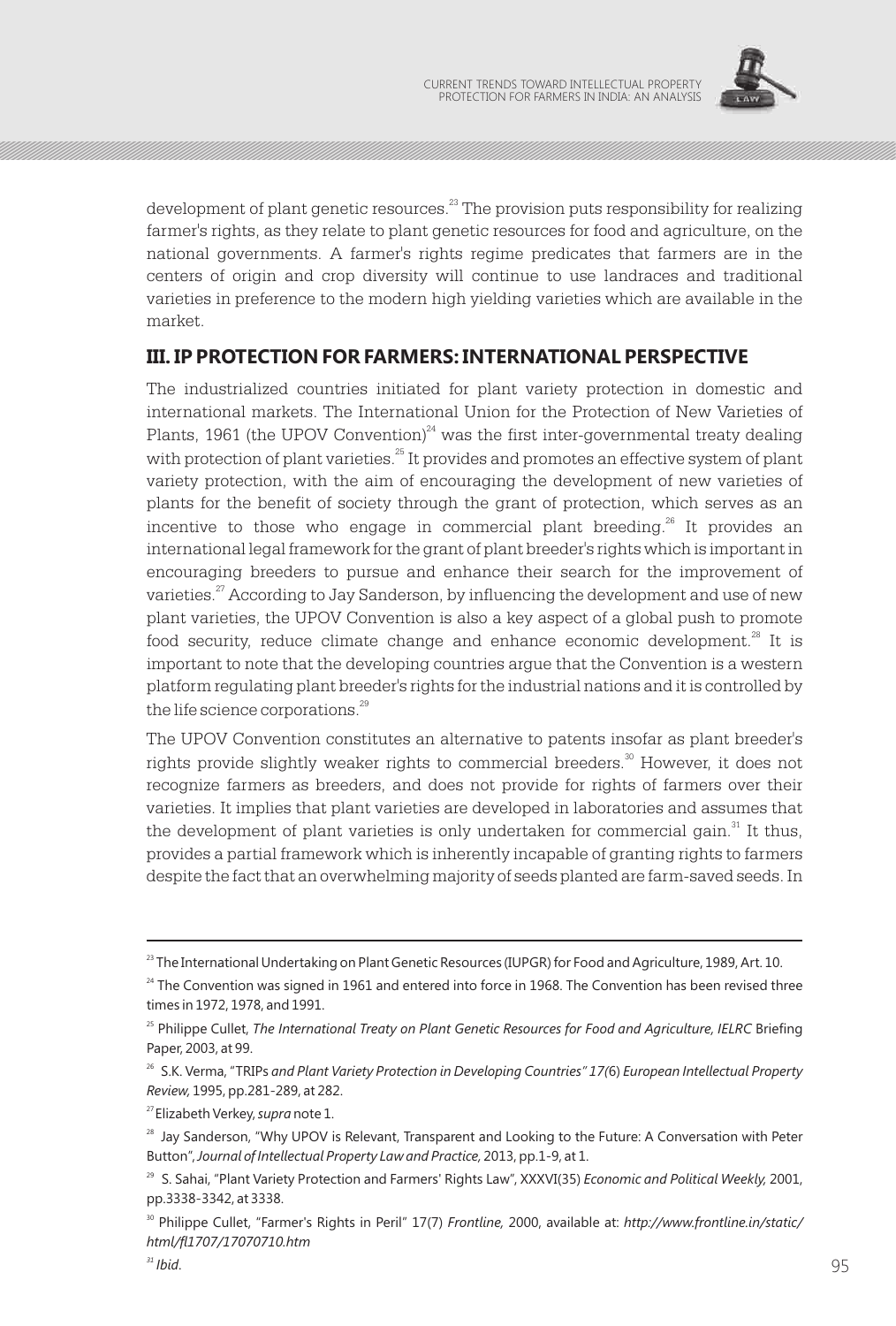the 1978 revision of the UPOV Convention provided two important exceptions to breeder's rights for the protection of farmer's interest. First, the freedom of other breeders to use the protected variety as starting material for breeding further variety without any requirement for an authorization and any payment of royalty (known as the breeder's exemption) and second, the freedom of farmers to re-use saved seed of the protected variety (known as farmer's privilege).  $^{32}$  The first was explicitly provided while the second was an implicit consequence of the minimalist scope of protection and in effect it is optional.<sup>33</sup>Farmer's privilege refers to the privilege of farmers to save seed or reproductive material of the protected variety from their harvest for sowing on their land to produce a further crop.<sup>34</sup> This saving of seed from their harvest out of the protected variety is not an infringement under the 1978 version of UOPV. However, the 1991 revision of the UPOV Convention strengthen the protection offered to the breeders and dilutes the privilege granted to the farmers. The Convention does not allow the farmers to save seed unless individual government with the consent of the breeders, allow limited exemptions.<sup>35</sup>

The International Undertaking on Plant Genetic Resources (IUPGR), 1983 provides that plant genetic resources were freely exchanged on the reasoning that they constitute the common heritage of mankind. The undertaking seeks to ensure that plant genetic resources are of economic and social interest, particularly for agriculture will be explored, preserved, evaluated and made available for plant breeding and scientific purposes.<sup>36</sup> It provides a hope for equity for farmers to receive their share of benefits from Plant Genetic Resources (PGRs) they have long been providing to the world.<sup>37</sup> It provides a measure of counter balance to formal IPRs that compensate for the latest innovation with little consideration of the fact that, in many cases, these innovations are only the most recent step of accumulation of knowledge and inventions that have been carried out over millennia by generation of men and women in different parts of the world.<sup>38</sup> In subsequent years the principle of free exchange was gradually narrowed. In November, 1989 the  $25<sup>th</sup>$  session of the FAO Conference adopted two resolutions providing an agreed interpretation that plant breeder's rights were not incompatible with the IUPGR. The acknowledgement of plant breeder's rights obviously benefited countries in the North, which were engaged in commercial seed production. In exchange of these conclusion developing countries endorsed of the farmer's rights as parallel to breeder's  $ri \sigma$ hts. $39$ 

*<sup>36</sup> Ibid.*

<sup>&</sup>lt;sup>32</sup> Jayashree Watal, *Intellectual Property Rights in the WTO and Developing Countries* (New Delhi: Oxford University Press, 2001) at 137.

*<sup>33</sup> Ibid.*

<sup>34</sup> S.K. Verma, *supra* note 26, at 285.

<sup>35</sup> Michael Blakeney, "Protection of Plant Varieties and Farmers' Rights", 24(1) *European Intellectual Property Review*, 2002, pp.9-19, at 9.

*<sup>37</sup>Patricia Lucia Cantuaria Marin, Providing Protection for Plant Genetic Resources Patents Sui generis System and Bio-partnerships*(New York: Kluwer Law International 2002) at 49.

<sup>38</sup> Available at: *http://www.fao.org/docrep/x0225e/x0225e03.htm* at 2

*<sup>39</sup> Ibid.*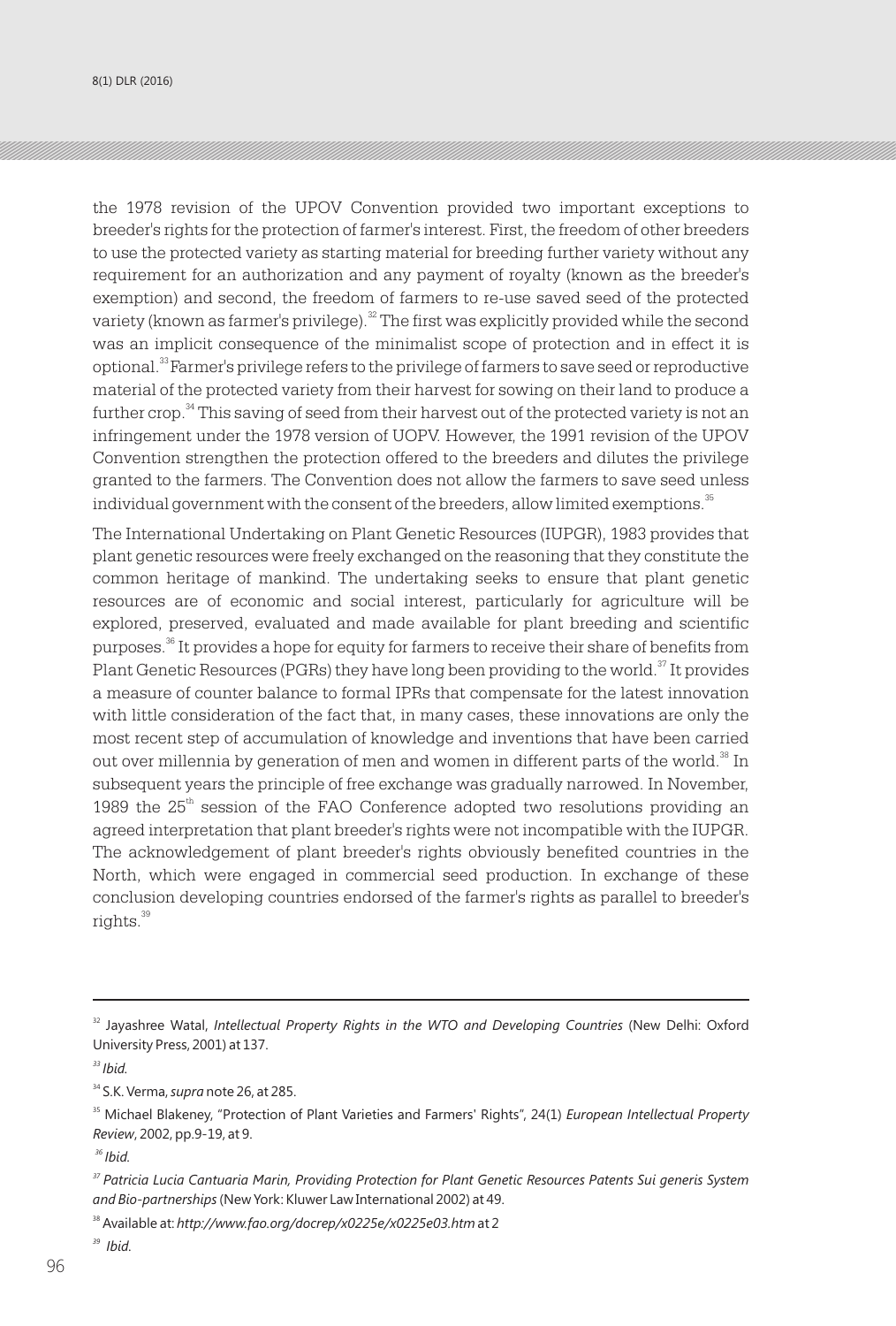

The International Undertaking on Plant Genetic Resources in the Conference Resolution 5/89 defines farmers' rights as:

> "Rights arising from the past, present and future contribution of farmers in conserving, improving and making available plant genetic resources, particularly those in the centre of origin/diversity. These rights are vested in International Community, as trustee for present and future generations of farmers, for the purpose of ensuring full benefits to farmers and supporting the continuation of their contributions<sup>"41</sup>

One of the objectives of farmer's rights is to allow farmers, their communities, and countries in all regions, fully to participate in the benefits derived, at present and in the future, from the use of plant genetic resources, through plant breeding and other scientific methods.<sup>42</sup> The concept of farmer's rights was adopted with a view to realizing the objective of balancing the rights of traditional breeders and of plant breeders, while allowing the farmers to benefit, in some way, from the value that they have creatively contributed.<sup>43</sup> Though the concept only defines it imprecise manner, it recognized the role of farmers as custodians of biodiversity and helped to call attention to the need to preserve practices that are essential for a sustainable agriculture.<sup>44</sup> The adoption of the concept fostered an intense debate on the ways to recognize and reward traditional farmers, not only to the current benefit of such farmers but in order to ensure the continuity of activities that are crucial for humanity at large.<sup>45</sup>

As part of this Resolution, the  $25<sup>th</sup>$  Session of the FAO Conference endorsed the concept of farmers rights with a view to ensure global recognition of the need for conservation and the availability of sufficient funds for these purposes; to assist farmers and farming communities throughout the world, especially those in areas of original diversity of plant genetic resources, in the protection and conservation of their PGR and of the natural biosphere; and to allow the full participation of farmers, their communities and countries in the benefits derived, at present and in the future, from the improved use of  $PGR<sup>46</sup>$ . During the  $26<sup>th</sup>$  Session of the Conference, Resolution  $3/91<sup>47</sup>$  was also adopted unanimously, endorsing that nations have sovereign rights over their plant genetic resources and farmers rights will be implemented through an international fund on PGR which will support PGR conservation and utilization programmes, particularly, but not exclusively, in the developing countries.<sup>48</sup>

<sup>40</sup> The Twenty-Fifth Session of the FAO Conference, Rome, 11-29 November, 1989.

*<sup>41</sup> Ibid*.

<sup>42</sup> Jay Sanderson, *supra* note 28, at 3.

<sup>43</sup> Carlos M. Correa, *supra* note 10, at 4.

<sup>44</sup> Kamalesh Adhikari, "Farmers Rights over Plant Varieties in South-East Asian Countries" (2008) *SEACON*, at 15.

<sup>45</sup> Carlos M. Correa, *supra* note 10, at 4.

*<sup>46</sup> Ibid.*

<sup>&</sup>lt;sup>47</sup> The Twenty-Sixth Session of the FAO Conference, Rome, 9-27 November 1991.

<sup>&</sup>lt;sup>48</sup> Jayashree Watal, *supra* note 32, at 137. **97** And the support of the support of the support of the support of the support of the support of the support of the support of the support of the support of the support of t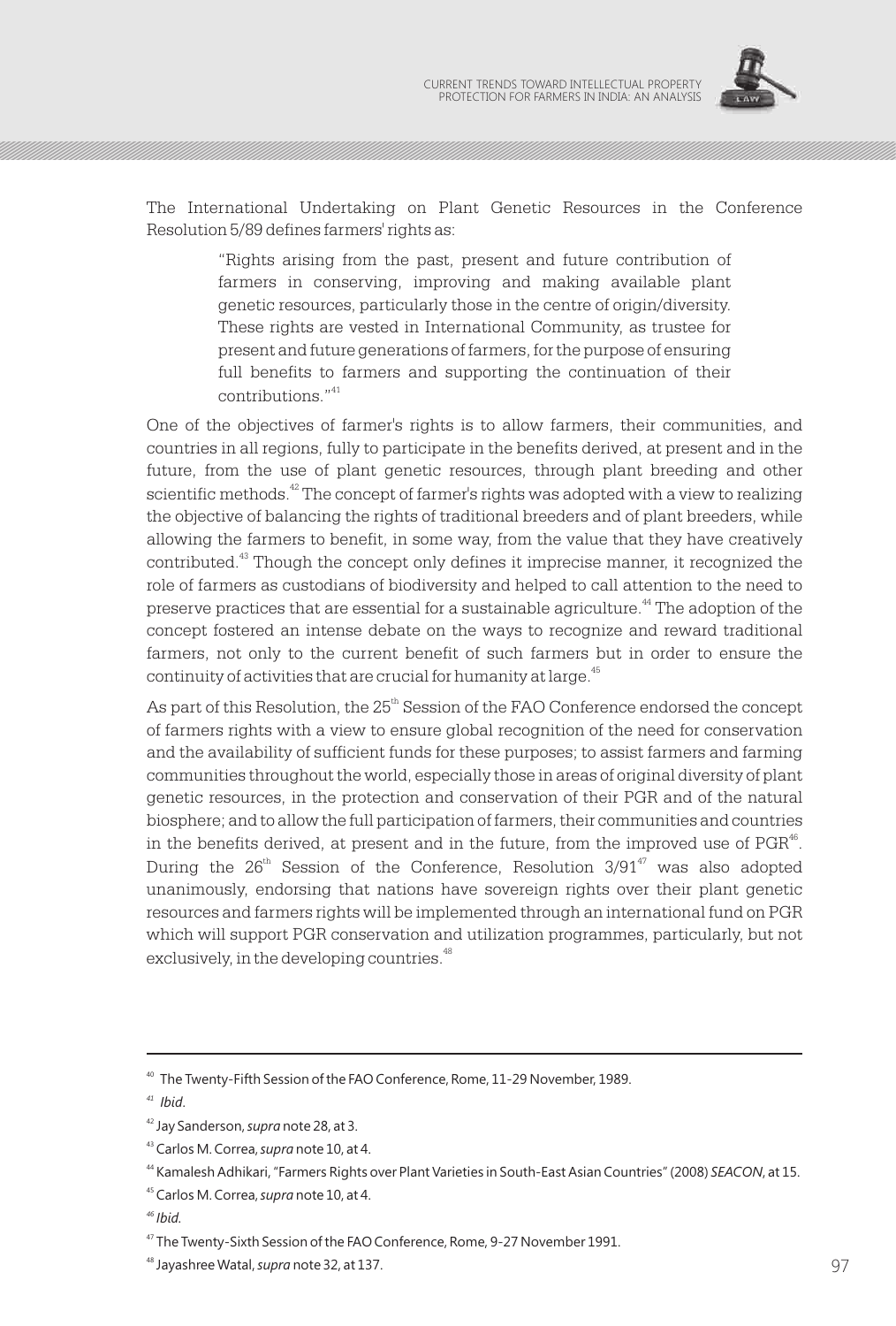$8(1)$  DLR (2016) CURRENT TRENDS TOWARD INTELLECTUAL PROPERTY  $C$ 

In 1991, the Conference adopted Resolution 3/91which recognizes the sovereign rights of nations over their own genetic resources. Further, Resolution 7/93 called for the revision of the International Undertaking in harmony with the Convention on Biological Diversity. It recognized that certain matters which the Convention had not addressed such as the issue of access to ex situ collections not acquired in accordance with the Convention, and the realization of farmer's rights were to be dealt with by the FAO's Global System on Plant Genetic Resources, of which the International Undertaking was the corner stone.<sup>49</sup>

The Convention on Biological Diversity, 1992 does not explicitly address the issue of farmer's rights. However, an obvious vehicle for the enactment of farmer's rights legislation is pursuant under Article 8, which provides that each Contracting Party shall as far as possible and as appropriate subject to its national legislation, respect, preserve and maintain knowledge, innovations and practices of indigenous and local communities embodying traditional lifestyles relevant for the conservation and sustainable use of biological diversity and promote their wider application with the approval and involvement of the holders of such knowledge, innovations and practices and encourage the equitable sharing of the benefits arising from the utilization of such  $k$ nowledge, innovations and practices.  $50$  This provision is programmatic in nature and requires to be implemented by the Contracting Parties through specific measures to be adopted at the national level.<sup>51</sup> Since these collections are invariably made up of germplasm contributed by traditional farmers, farmer's rights could be built into the rules for the utilization of national ex situ collections.<sup>52</sup> Convention may be considered as a relevant framework for the implementation of some components of such rights, particularly with regard to the sharing of benefits $^{\mathbb{53}}$  and for funding. These benefits $^{\mathbb{54}}$ include access to and transfer of technology, which makes use of the genetic resources;<sup>55</sup> participation in biotechnological research $^{\rm 56}$  using such genetic resources and priority access to the results and benefits arising from such biotechnological research. It is argue that the Convention does not conflict with intellectual property rights.  $F$  For example, Article 16(2) contain the statement that in the case of technology subject to patents and other intellectual property rights, such access and transfer shall be provided on terms which recognize and are consistent with the adequate and effective protection of intellectual property rights. Similarly, Article 15(4) provides that access to genetic resources where granted shall be upon mutually agreed terms and Article 19(2) provides

<sup>49</sup>Philippe Cullet, *supra* note 30, at 2.

<sup>&</sup>lt;sup>50</sup> The Convention on Biological Diversity, 1992, Article 8.

<sup>51</sup> Carlos M. Correa, *supra* note 10, at 26.

<sup>52</sup> Michael Blakeney, *supra* note 35, at 15.

<sup>&</sup>lt;sup>53</sup> Benefit sharing refers to the compensation to farmers who contributed to the creation a new variety or the development and conservation of existing varieties. It essentially refers to the rights and reward that farmers deserve for contribution to agricultural innovation and growth.

<sup>&</sup>lt;sup>54</sup> The Convention on Biological Diversity, 1992, Article 15(7).

<sup>55</sup> *Id.,* Article 16(3).

*<sup>56</sup> Id.,* Article 19(1).

<sup>57</sup> Michael Blakeney, *supra* note 35, at 14.  $98^\circ$  Michael Blakeney, *supro* note 35, at 14.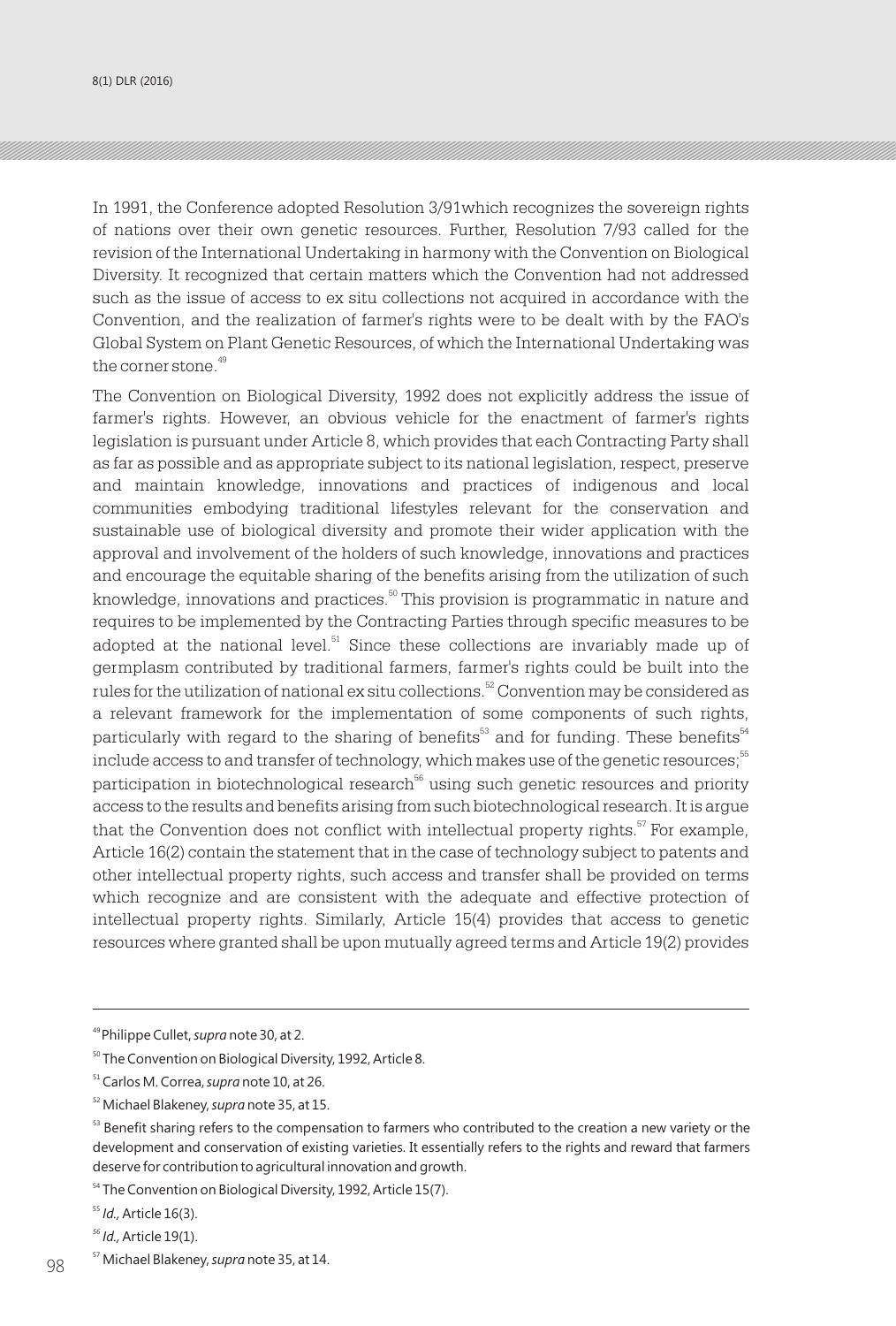

that access to the result and benefits arising from biotechnologies shall be on mutually agreed terms. Since 'mutually' is a precondition for an agreement of any sort, it is apprehended that these provisions may only remains mere rhetoric.

The TRIPs Agreement establishes minimum standards for protection and enforcement of intellectual property rights.  $\mathbb{S}^8$  A proper interpretation of several provisions can considerably assist developing countries to overcome the problem which IP regimes may bring in the area of agriculture.<sup>59</sup> While the entire system of patent protection is based on some basic tenets, it has left wide void in the matter of protection of natural assets which are owned by nation states, communities or individuals. Such assets include biological resources of plant, animal and microbial origin as well as intangible assets of traditional knowledge (TK), practices, cultural expressions, art forms and even folklore belonging to rural communities in many countries of the world. $\degree$  According to Article 7 of the Agreement, the protection and enforcement of intellectual property rights should contribute to the promotion of technological innovation and to the transfer and dissemination of technology. The most obvious provision which assist for farmer's rights regime is those dealing with patents, and as well as Article 27.3(b) which obliges member of WTO to exclude from patentability plants and animals other than microorganisms, and essentially biological processes for the production of plants or animals other than non-biological and micro-biological processes.<sup>61</sup> However, this provision makes it mandatory that WTO members provide for the protection of plant varieties either by patents or by an effective sui generis system or by any combination thereof. The wording of this obligation reflects the differences between the existing legal systems. $\frac{62}{5}$ For example, the insertion of farmer's rights into TRIPs Agreement will bind those countries which failed to ratify the CBD and if a state chooses to implement its obligation under Article 27.3(b) by means of sui generis system that system would have to be effective. In this sense the TRIPs Agreement appears to be in conflict with other international agreements, such as the International Undertaking on Plant Genetic Resources for Food and Agriculture, which provide for the right of farmers to save seed.<sup>63</sup> While TRIPs Agreement calls for an effective sui generis system, there is no reference to

<sup>58</sup> Jayashree Watal, *supra* note 32, at 137.

<sup>&</sup>lt;sup>59</sup> M.D. Nair, "GATT, TRIPs, WTO and CBD: Relevance to Agriculture", 16 *Journal of Intellectual Property Right*, 2011, pp.176-182, at 178.

<sup>60</sup> M.D. Nair, "TRIPS, WTO and IPR: Protection of Bio-resources and Traditional Knowledge", 16 *Journal of Intellectual Property Rights,* 2011, pp.35-37, at 35.

 $61$  It is worth mentioning that this provision follows the European Patent Convention level of protection, not the more protectionist level of the US law, where article 53(b) EPC provides that patents shall not be granted in respect of plants or animals varieties or essentially biological processes for the production of plants or animals; this provision does not apply to microbiological processes or the products thereof.

<sup>62</sup> J. Straus, "*Bargaining Around the* TRIPs Agreement*: The Case for Ongoing Public-Private Initiatives to Facilitate Worldwide Intellectual Property Transactions", A Comment on the Paper Presented by David Lange and J.H. Reichman, 9(91) Duke Journal of Comparative & International Law,* 1998, at 100.

*<sup>63</sup>Ibid.*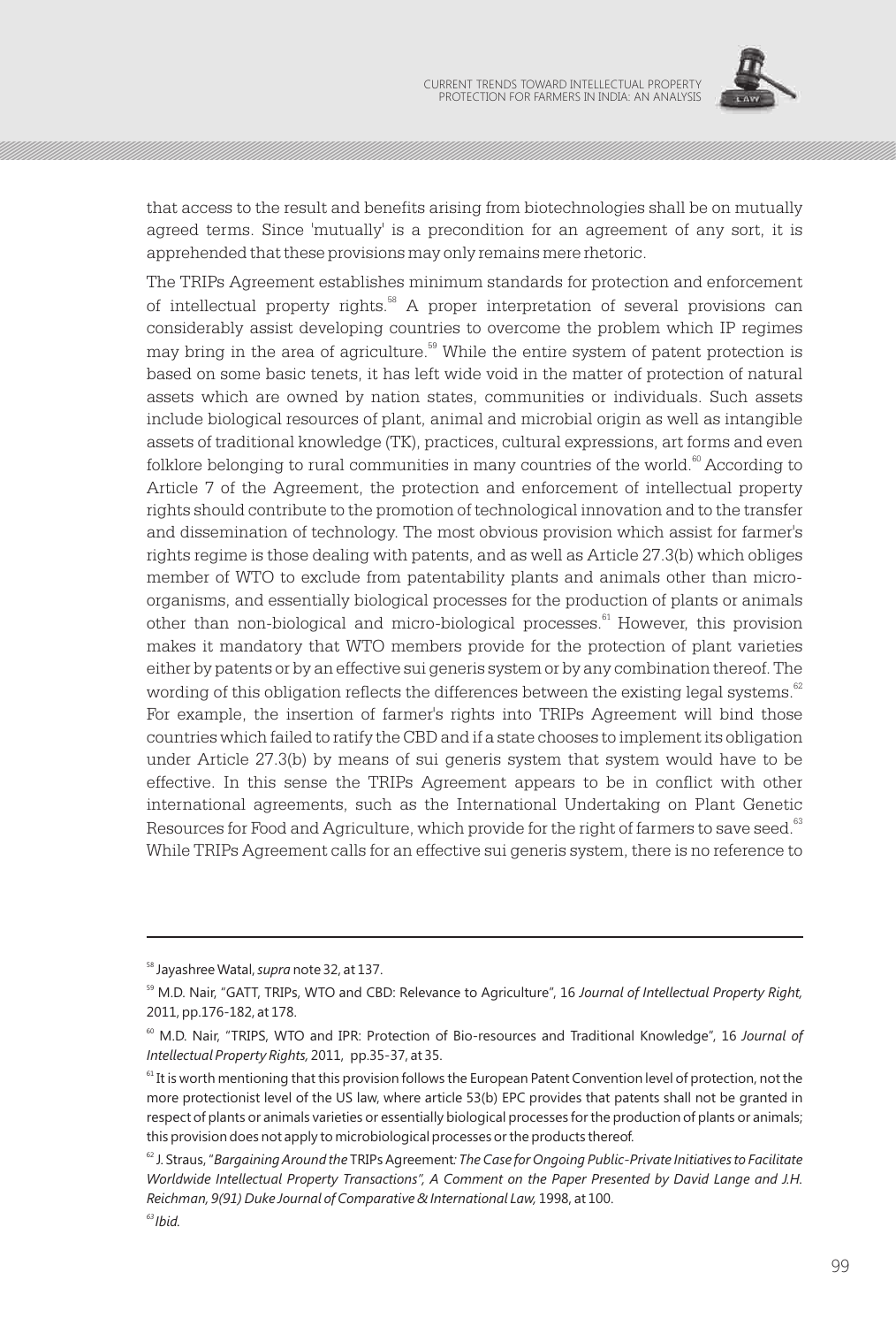UPOV or call to adhere to any version of it. Developing countries were of the view that farmer's rights aspect has been dealt adversely in the UPOV Convention and accordingly they took advantage of this clause to device their own sui generis system.<sup>64</sup>

The FAO Commission on Genetic Food Resources for Agriculture (CGFRA) considered a number of negotiating text of IUPGR between 1994 and 2001, with a view to its adoption as a binding legal obligation by members of the FAO. At its Sixth Extraordinary Session in June, 2001 the members of CGRFA agreed on farmer's rights.<sup>66</sup> This agreed Article on farmer's rights was later incorporated in Article  $9^{66}$  of the FAO International Treaty on Plant Genetic Resources for Food and Agriculture (ITPGR) $\degree$  which replaced the IUPGR, 1989. The ITPGR affirms the rights to save, use, exchange and sell farm-saved seed and other propagating material, and to participate in decision-making regarding, and in the fair and equitable sharing of the benefits arising from the use of plant genetic resources for food and agriculture are fundamental to the realization of farmer's rights, as well as the promotion of farmer's rights at national and international levels. $^{68}$  It further gives broad guidelines to states concerning the scope of the rights to be protected under the concept of farmer's rights. This includes the protection of traditional knowledge, farmer's entitlement to a part of benefit-sharing arrangements, and the right to participate in decision-making regarding the management of plant genetic resources. However, the Treaty is silent with regard to farmer's rights over their landraces.<sup>69</sup> In 1996, the International Technical Conference on Plant Genetic Resources (ITCPGR) adopted the Global Plan for the Conservation and Sustainable Utilization of Plant Genetic Resources for Food and Agriculture, which also shared the vision of the need to recognize and protect farmers' rights.<sup>70</sup>

<sup>&</sup>lt;sup>64</sup> R.K. Singh, "Protection of Farmer's Rights under the Plant Varieties Protection Regime: National and International Perspectives", *National Capital Law Journal,* 2004, at 137.

<sup>&</sup>lt;sup>65</sup> The FAO Commission on Genetic Resources for Food and Agriculture, Sixth Extraordinary Session Rome, 25-30 June, 2001 agreed on farmer's rights.

<sup>&</sup>lt;sup>66</sup> The ITPGR, 2001, Article 9: Farmers' Rights: 9.1 The Contracting Parties recognize the enormous contribution that the local and indigenous communities and farmers of all regions of the world, particularly those in the centers of origin and crop diversity, have made and will continue to make for the conservation and development of plant genetic resources which constitute the basis of food and agriculture production throughout the world. 9.2 The Contracting Parties agree that the responsibility for realizing Farmers' Rights, as they relate to plant genetic resources for food and agriculture, rests with national governments. In accordance with their needs and priorities, each Contracting Party should, as appropriate, and subject to its national legislation, take measures to protect and promote Farmers' Rights, including: a) Protection of traditional knowledge relevant to plant genetic resources for food and agriculture; b) The right to equitably participate in sharing benefits arising from the utilization of plant genetic resources for food and agriculture; and c) The right to participate in making decisions, at the national level, on matters related to the conservation and sustainable use of plant genetic resources for food and agriculture.9.3 Nothing in this Article shall be interpreted to limit any rights that farmers have to save, use, exchange and sell farm-saved seed/propagating material, subject to national law and as appropriate.

 $67$  The International Treaty on Plant Genetic Resources on Food and Agriculture was adopted on 3 November 2001 under the auspices of FAO, after seven years of negotiations. This legally binding treaty, which replaced the non-binding International Undertaking on Plant Genetic Resources, covers all plant genetic resources relevant to food and agriculture.

<sup>&</sup>lt;sup>68</sup> The ITPGRFA, 2001, Preamble.

<sup>69</sup> Philippe Cullet, *supra note 25,* at 2.

 $100^{-10}$  Kamalesh Adhikari, *supra* note 44, at 15.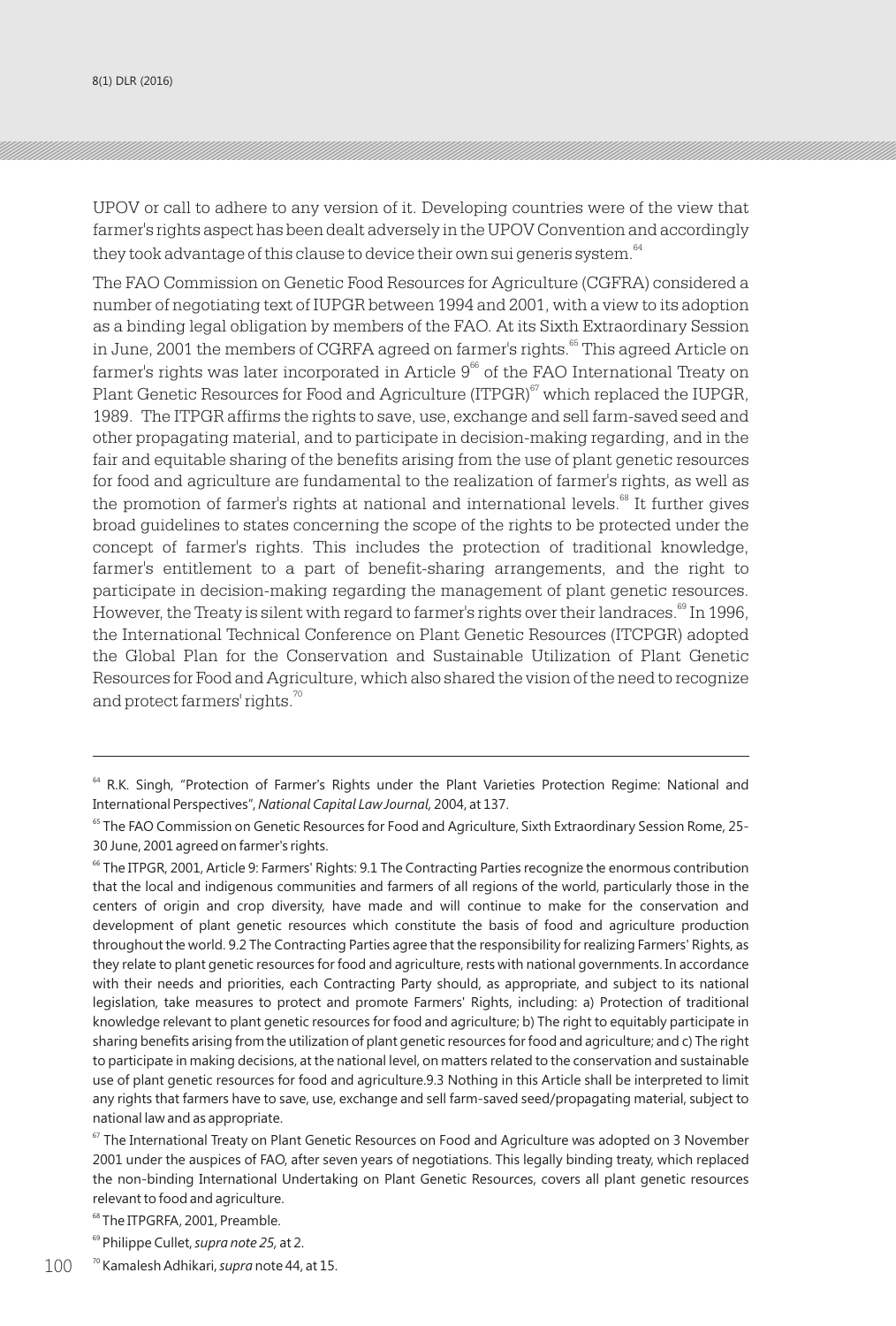

Farmers are not granted any exclusive right over their varieties, but rather the Treaty find a way to provide a counterbalance to intellectual property rights by establishing benefit sharing arrangements consonant with notions of community as opposed to individual or private, property.<sup> $71$ </sup> The recognition of farmer's contribution to plant genetic resources conservation and enhancement under the ITPGR are residual rights to save, use, exchange and sell farm-saved seeds. $^{72}$  Although the ITPGR enhances farmer's rights, the treaty is silent with regard to the form of legal protection. The adoption of the ITPGR was not sufficient to create meaningful realization of farmer's rights internationally. It is now the responsibility of individual states to vindicate the rights outlined in the ITPGR in the face of TRIPs Agreement by creating national policies that support the rights of farmers. Countries like India lead the way in creating national legislation that supports farmers as stewards of PGR.

## **IV. INDIAN APPROACH TOWARDS IP PROTECTION FOR FARMERS**

The flexibility that the TRIPs Agreement contains relating to the sui generis system of plant variety protection is of immense importance and advantage to developing countries as a viable option. Therefore, it is for developing countries to make the most of the inbuilt flexibility and India has responded to the TRIPs requirement by enacting a sui generis legislation which grants rights to both breeders and farmers under the Protection of Plant Varieties and Farmers' Rights Act, 2001 (PPV&FR Act).<sup>73</sup> It recognizes the phenomenal contribution of farming communities in conserving biodiversity and developing new plant varieties.<sup>74</sup> The Act attempts to evolve a multiple rights system which could pose several obstacles to the utilization and exchange of plant genetic resources among farmers. The Indian law emerged from a process that attempted to incorporate the interests of various stakeholders, including private sector breeders, public sector institutions, non-governmental organizations and farmers within the property rights framework.<sup>75</sup> This Act recognizes intellectual property protection for new plant varieties. The need for a sui generis system for PVP in India is to enable the nation to protect and preserve its farmer's rights on the one hand and at the same time grant rights to plant breeders on the other hand.<sup>76</sup> It is the only legislation in this area that grants formal rights to farmers in a way that prevents their self reliance from being jeopardized while at the same time recognizing the efforts of the plant breeders in developing new plant varieties. $77$ 

<sup>71</sup> Daniel J. Gervais, "*The Internationalization of Intellectual Property: New Challenges from the Very Old and the Very New",* 12(4) *Fordham Intellectual Property Media & Entertainment Law Journal,* 2002, at 972.

<sup>72</sup> Philippe Cullet, *supra* note 25, at 2.

<sup>73</sup> Mrinalini Kochupillai, "The Indian PPV&FR Act, 2001: Historical and Implementation Perspectives", 16 *Journal of Intellectual Property Rights,* 2011, pp.88-101, at 89.

<sup>74</sup> Shanti Chandrashekaran and Sujata Vasudev, "The Indian Plant Variety Protection Act Beneficiaries: The Indian Farmer or the Corporate Seed Company?", 7 *Journal of Intellectual Property Rights,* 2002, pp.506-515, at 506.

*<sup>75</sup> Ibid*.

<sup>76</sup> *Ibid*.

 $77$  Sumit Chakravarty, Gopal Shukla, Suman Malla and C.P. Suresh, "Farmers Rights in Conserving Plant Biodiversity with Special Reference to North-East India", 13 *Journal of Intellectual Property Rights,* 2008,  $p_{\rm D}$ .525-533, at 531. 101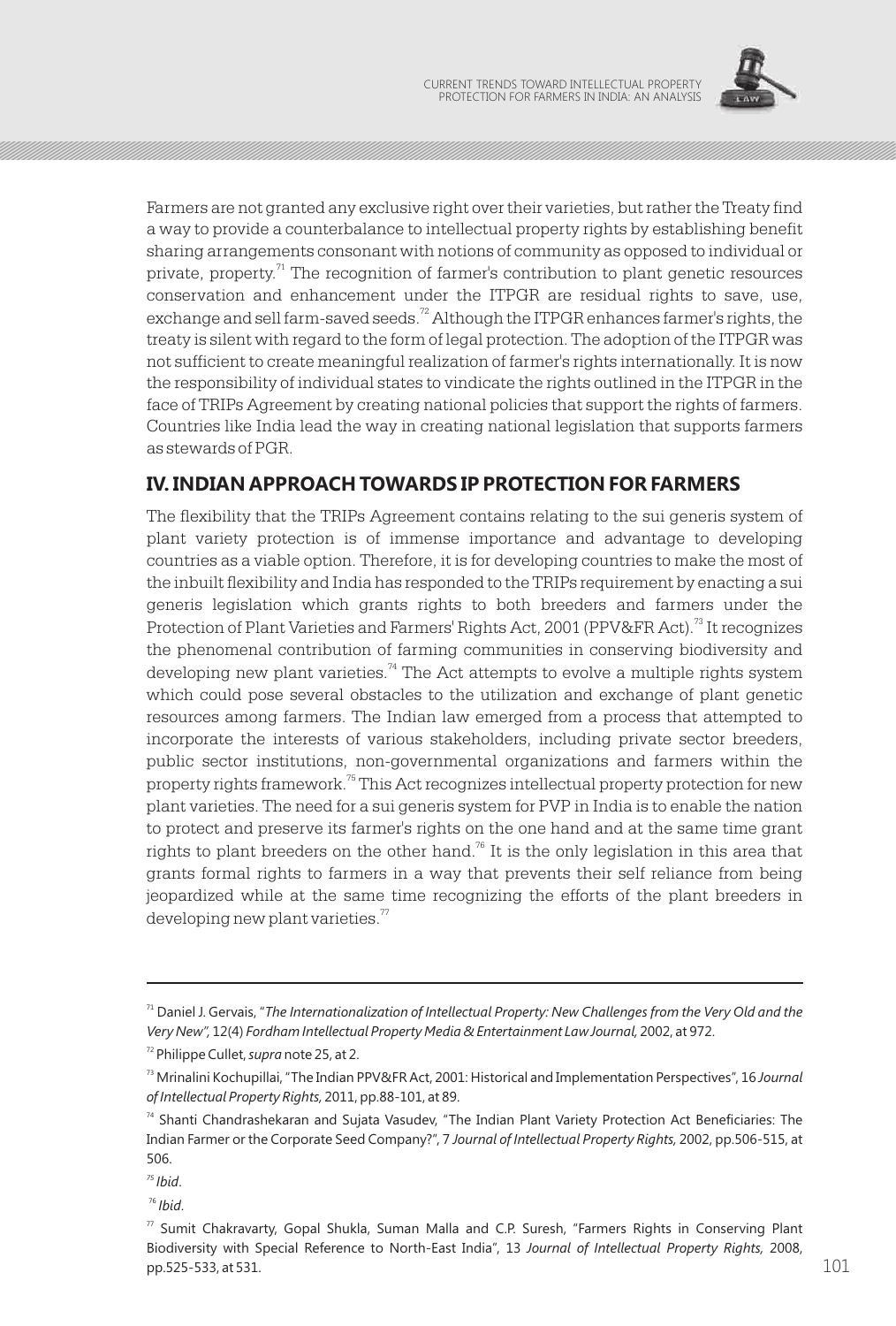$8(1)$  DLR (2016) CURRENT TRENDS TOWARD INTELLECTUAL PROPERTY  $C$ 

The existing Indian legal framework under the PPV&FR Act, 2001 allows farmers to save, sow, resow, exchange, share or sell farm produce, including seeds of the protected variety.<sup>78</sup> However, the farmer in India is not entitled to sell branded seed of a protected variety. This is inhibitory, since as long as the farmer continues to be just a 'grain producer' and is not given the right to be called a 'commercial seed seller' of the developed plant, he would lose his rights as an innovator.<sup>79</sup> The legal right to the exclusive ownership, provided by a patent for a limited period of time, ensures that entities who invest heavily in research and development have an opportunity to earn those costs and are provided a return for their investors through subsequent marketing.<sup>80</sup> But, in case of plant variety protection non recognition of farmer's role as innovator leads huge economic loss to the traditional farming community. The Act seeks to protect farmers from exaggerated claims by seed companies regarding the performance of their registered varieties.

Section 39 of the Act deals with farmer's rights and provides that any farmer who has bred or developed a new variety of plant shall be entitled for registration and other protection in the like manner as a breeder of a variety. The farmer's variety shall also be entitled for registration. Any farmer who is engaged in the conservation of genetic resources of landraces and wild relatives of economic plants and their improvement through selection and preservation shall be entitled to recognition and reward. Farmer shall be deemed to be entitled to save, use, sow, re-sow, exchange, share or sell his farm produce including seed of a variety protected under this Act. Farmer's rights under the Act define the privilege of farmers and their right to protect varieties developed or conserved by them.<sup>81</sup>

One may identify following nine rights accorded to farmers under this Act:<sup>82</sup>

## **Rights to Seed**

The PPV&FR Act, 2001 aims to give farmers the right to save, use, exchange or sell seed in the same manner as entitled before the enactment of Act. However, right to sell seed is restricted in that the farmer cannot sell seed in a packaged form labeled with the registered name.<sup>83</sup>

### **Right to Register Varieties**

Farmers like commercial breeders can apply for IPR over their varieties. The criterion for registration of varieties is also similar to breeders but novelty is not a requirement.<sup>84</sup> The

<sup>83</sup>Supra note 78, Section 39(1)(iv).

*<sup>78</sup>* The Protection of Plant Variety and Farmers Rights Act, 2001, Section 39.

<sup>79</sup> Mohan Dewan, *supra* note 4.

*<sup>80</sup> Ibid*.

*<sup>81</sup>Pratibha Brahmi, Sanjeev Saxena, and B.S. Dhillon*, "The Protection of Plant Varieties and Farmers' Rights Act of India", 86(3) *Current Science,* 2004, at 394.

<sup>&</sup>lt;sup>82</sup> Saksham Chaturvedi and Chanchal Agrawal, "Analysis of Farmer Rights: In the Light of Protection of Plant Varieties and Farmers' Rights Act of India", 33(11) *European Intellectual Property Review,* 2011, pp.708-714, at 712.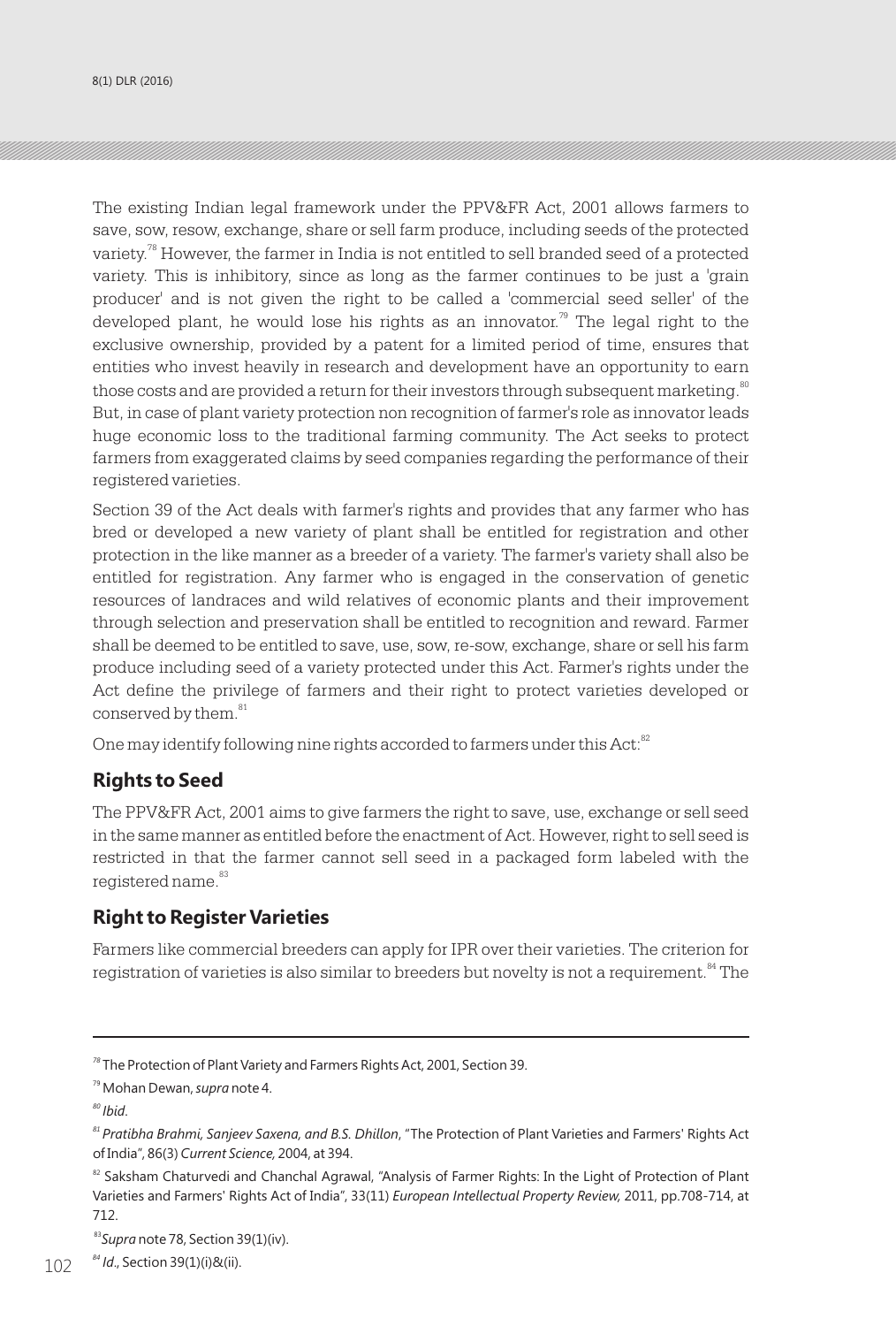

ability to gain IPRs type rights over "farmer's varieties"<sup>85</sup> is a unique aspect of Indian  $\alpha$ <sup>86</sup> The Act provides that a farmer who has bred a new variety is entitled for registration and protection as a breeder of a new variety.<sup> $37$ </sup> The definition of breeder also clarifies this position by including within the fold of breeder, farmer or group of farmers.<sup>88</sup> Apart from the right of registration of a new variety, the farmer has the right to register a farmer's variety. This allows ownership rights to the farmers apart from privileges.

### **Right to Reward and Recognition**

A farmer who is engaged in conservation of genetic resources of landrace and wild relatives of economic plants and their improvement through selection and preservation shall be entitled in the prescribed manner for recognition and reward from National Gene Fund (NGF). Provided that material so selected and preserved has been used as donors of genes in varieties registrable under the Act.<sup>89</sup>

### **Right to Benefit Sharing**

Benefit sharing would be facilitated through NGF to the farmers/community who can prove that they have contributed to the selection and preservation of material used in the registered variety. The authority invites claims of benefit sharing.<sup>90</sup> It is important to note that the Indian law allows claims of benefit sharing only once the breeder's variety is registered. The Act further recognizes the rights of communities because of their role in conserving traditional knowledge in area of farming plant varieties.<sup>91</sup> It provides that any person, group of persons (irrespective of whether actively engaged in farming) or any governmental or non-governmental organization may file claim on behalf of any village or local community which is attributable to the contribution of that village or local community in the evolution of any variety for the purpose of staking a claim on behalf of such village or local community. It may be argued that the settlement of benefit sharing aspect must be a precondition for registration of a variety.

### **Right to Information and Compensation for Crop Failure**

The Act provides that breeders must give information about expected performance of the registered variety. If the material fails to perform, the farmers may claim for compensation. $\mathbb{R}^2$  This provision attempts to ensure that seed companies do not make exaggerated claims about the performance to the farmers. It enables farmers to apply to the authority for compensation in case they suffer losses due to the failure of the variety to meet the targets claimed by the companies.<sup>33</sup> The provision, however, does not sound

<sup>&</sup>lt;sup>85</sup> Farmers varieties is defined as "A varieties which has been traditionally cultivated and evolved by farmers in their fields; or is a wild relative or land race of a variety about which the farmers possess common knowledge".

<sup>86</sup> Saksham Chaturvedi and Chanchal Agrawal*, supra* note 82, at 712.

<sup>87</sup> *Supra* note 78, Section 39(1).

*<sup>88</sup> Id*., Section 2(c).

<sup>89</sup> *Id.,* Section 39(1)(iii).

*<sup>90</sup> Id*., Section 26.

*<sup>91</sup> Id*., Section 41.

*<sup>92</sup> Id.*, Section 39(2).

<sup>&</sup>lt;sup>93</sup> Saksham Chaturvedi and Chanchal Agrawal, *supra* note 82, at 713. 103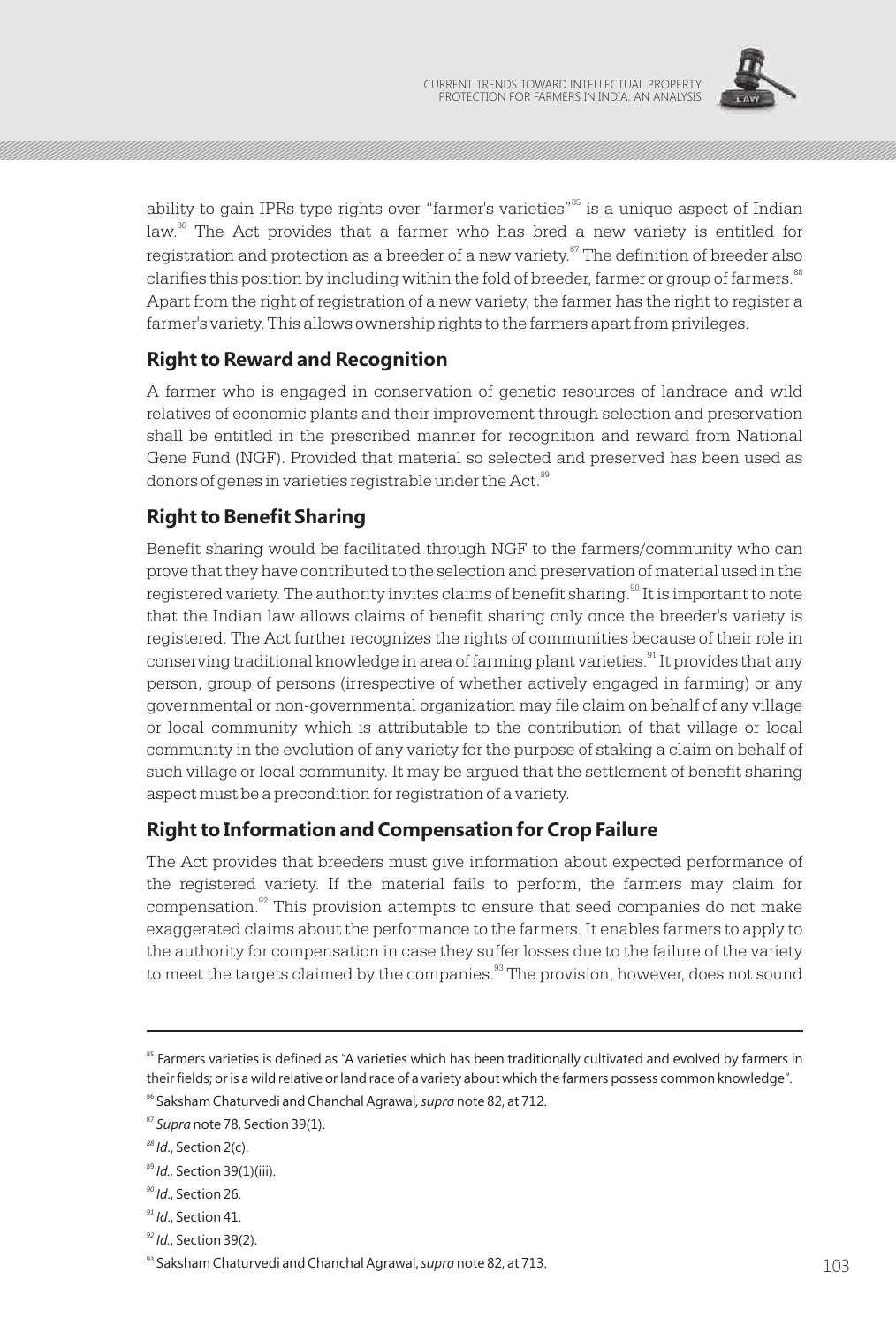practical in the context of India. Indian farmer, particularly small farmers may not be able to provide the input required by the breeder and thus the farmer's claim for compensation may never be allowed. However, it may be ensured at the time of registration that breeder must not make out of proportion claims and promises about the performance of the variety.

### **Right to Compensation for Undisclosed Use of Traditional Varieties**

When breeders have not disclosed the source of varieties belonging to a particular community, compensation can be granted. NGO, individual or government institution may file a claim for compensation on behalf of the local community in cases where the breeders has not disclosed traditional knowledge or resources of the community.<sup>94</sup>

### **Right to Adequate Availability of Registered Material**

The breeders are required to provide adequate supply of seeds or material of the variety to the public at a reasonable price. If after three years of registration of the variety, the breeder fails to do so, any person can apply to the authority for a compulsory licence.<sup>95</sup> It is not out of context to mention that the corresponding provision in the Patent Act uses the words reasonably affordable price rather than reasonable price as used in the plant variety legislation.

### **Right to Free Services**

The PPV&FR Act exempts farmers from paying fees for registration of a variety, for conducting tests on varieties, for renewal of registration, for opposition and for fees on all legal proceedings under the PPV&FR Act.<sup>96</sup>

### **Protection from Legal Infringement in Case of Lack of Awareness**

Taking into account the low literacy rate in the country, the Act provides safeguards against innocent infringement by farmers. Farmers who unknowingly violate the rights of breeder shall not be punished if they can prove that they were not aware of the existence of breeder's rights.<sup>97</sup>

The above list of farmer's rights indicates that the initiative taken by Indian Government has definitely yielded results but the true impact of the law will unfold in years to come. A full chapter on farmer's right is a big step forward and we need to propose strong arguments to prove that Indian law is consistent with the TRIPs. The sui generis plant varieties protection system in India has been developed in such a manner that farmers have been given different positive rights. It takes into consideration IPR on plant varieties as well as equitable prior rights on genetic resources. In the light of foregoing observation, the various provisions in respect of farmer's rights envisaged in the Indian

<sup>94</sup> *Supra* note 78, Section 40.

<sup>&</sup>lt;sup>95</sup> *Id.*, Section 47(1).

*<sup>96</sup> Id*., Section 44.

*<sup>97</sup> Id*., Section 42.

<sup>98</sup> Sudhir Kochhar, "Rights and Obligations in Context of the Indian *Sui Generis* Plant Variety Protection System" *National Capital Law Journal,* 2001, at 7.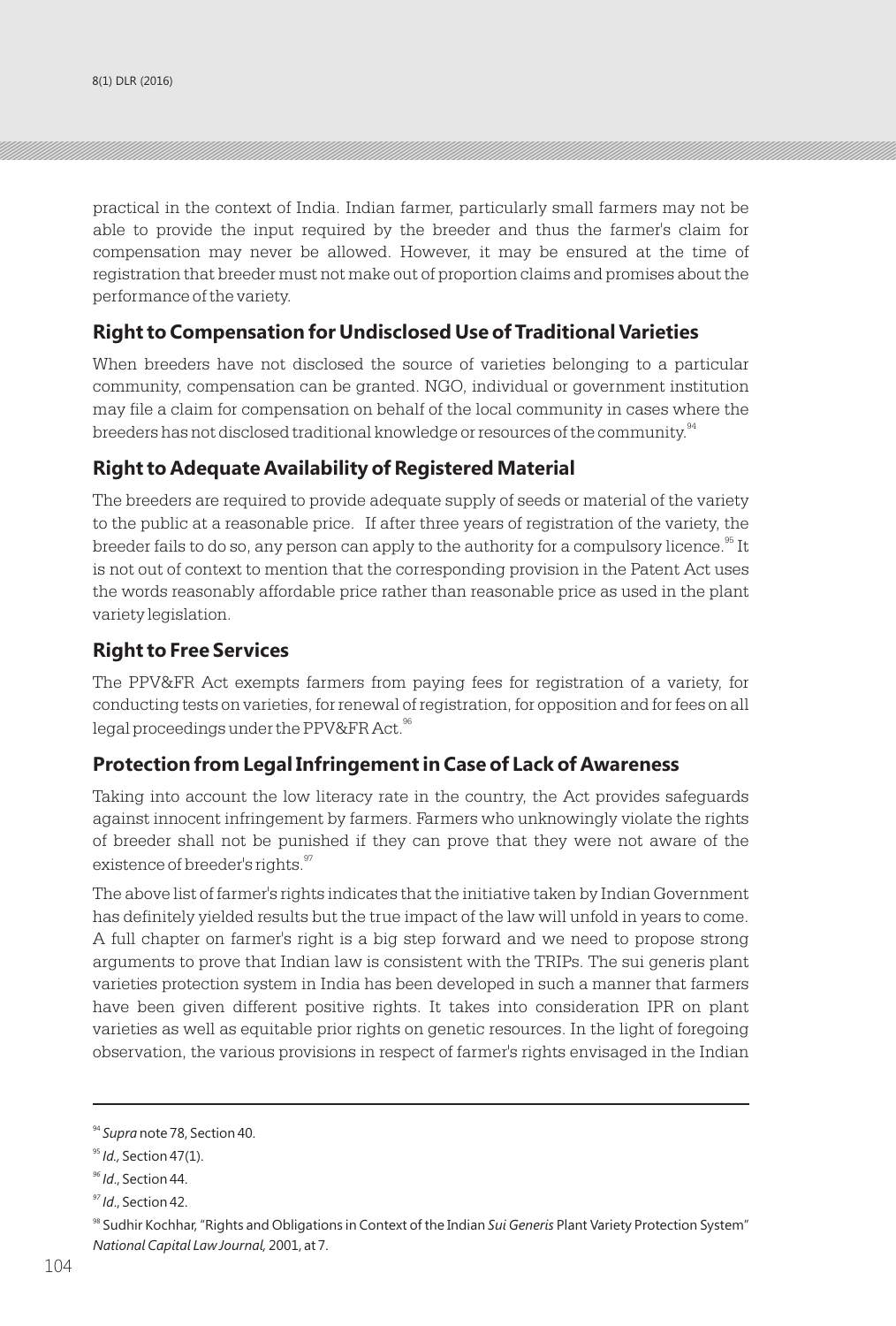

sui generis PVP system appear to be in conformity with the TRIPs Agreement.<sup>98</sup> Further a key requirement is that the sui generis system must be an effective system. In order to ascertain its effectiveness, there must be effective implementation of the mechanism for the realization of rights and obligations provided for in the system.

### **V. CURRENT TREND TOWARDS IP PROTECTION FOR FARMERS IN INDIA**

India sui generis system recognizes the rights of commercial plant breeders and also grants positive right to farmers and goes beyond the widely recognized international sui generis regime represented by the International Union for the Protection of Plant Varieties (UPOV).<sup>99</sup> The Indian sui generis system for protection of plant varieties was developed integrating the rights of breeders, farmers and village communities, and taking care of the concerns for equitable sharing of benefits.<sup>100</sup> It offers flexibility with regard to protected genera/species, level and period of protection, when compared to other similar legislations existing or being formulated in different countries.<sup>101</sup>

The Plant Variety Registry of India has started the process receiving application for registration and protection of eligible varieties of notified genera of crops from 21<sup><sup>st</sup> May</sup> 2007. In the meanwhile eight years have passed since the registration of plant varieties started in India. The assessment of applications for registration of plant variety would help us to conclude the working of this institution. As it has been provided in the Act that the Central Government shall specify the genera/species for the purposes of registration of varieties other than extant varieties and farmer's varieties and one of the function of the Authority is that it has to advice the Central Government for specifying the genera/species for the purposes of registration of new varieties of plant. Provisions are made for the protection of extant varieties so as to make their best use in Indian agriculture. Registration of extant varieties in the country has to be completed in a fixed time limit of within five years of the gazette notification for the genera/species eligible for  $PVP^{102}$ 

### **Specified Genera/Species of Crops**

In exercise of power conferred under section 29(2) and section 14, first time the Central Government specified twelve crops<sup>103</sup> for registration in 2006,.<sup>104</sup> The first list covered genera of only food crops of five coarse cereals/millets (rice, bread wheat, maize, sorghum, pearl millet), and seven pulse crops (chickpea, pigeon pea, green gram, black gram, lentil, field pea and kidney bean).With this first notification for registration of

<sup>99</sup> Prabhash Ranjan, "Recent Developments in India's Plant Variety Protection, Seed Regulation and Linkages with UPOV's Proposed Membership", 12(3) *The Journal of World Intellectual Property,* 2009, pp.219–243, at 220. *<sup>100</sup> Pratibha Brahmi, Sanjeev Saxena and B.S. Dhillon*, "The Protection of Plant Varieties and Farmers' Rights Act

of India", 86(3) *Current Science,* 2004, pp.392-398, at 392.

*<sup>101</sup> Ibid*.

<sup>&</sup>lt;sup>102</sup> The Protection of Plant Variety & Farmers Rights Rule, 2003, Rule 24.

<sup>&</sup>lt;sup>103</sup> These twelve crops were rice, lentil, maize, green gram, kidney bean, black gram, chickpea, pearl millet, pigeon pea, sorghum, field pea, and bread wheat.

<sup>104</sup> The Gazette of India: Extraordinary, Part II, Section 3, Sub-section (ii) No. 1316, New Delhi November 1, 2006.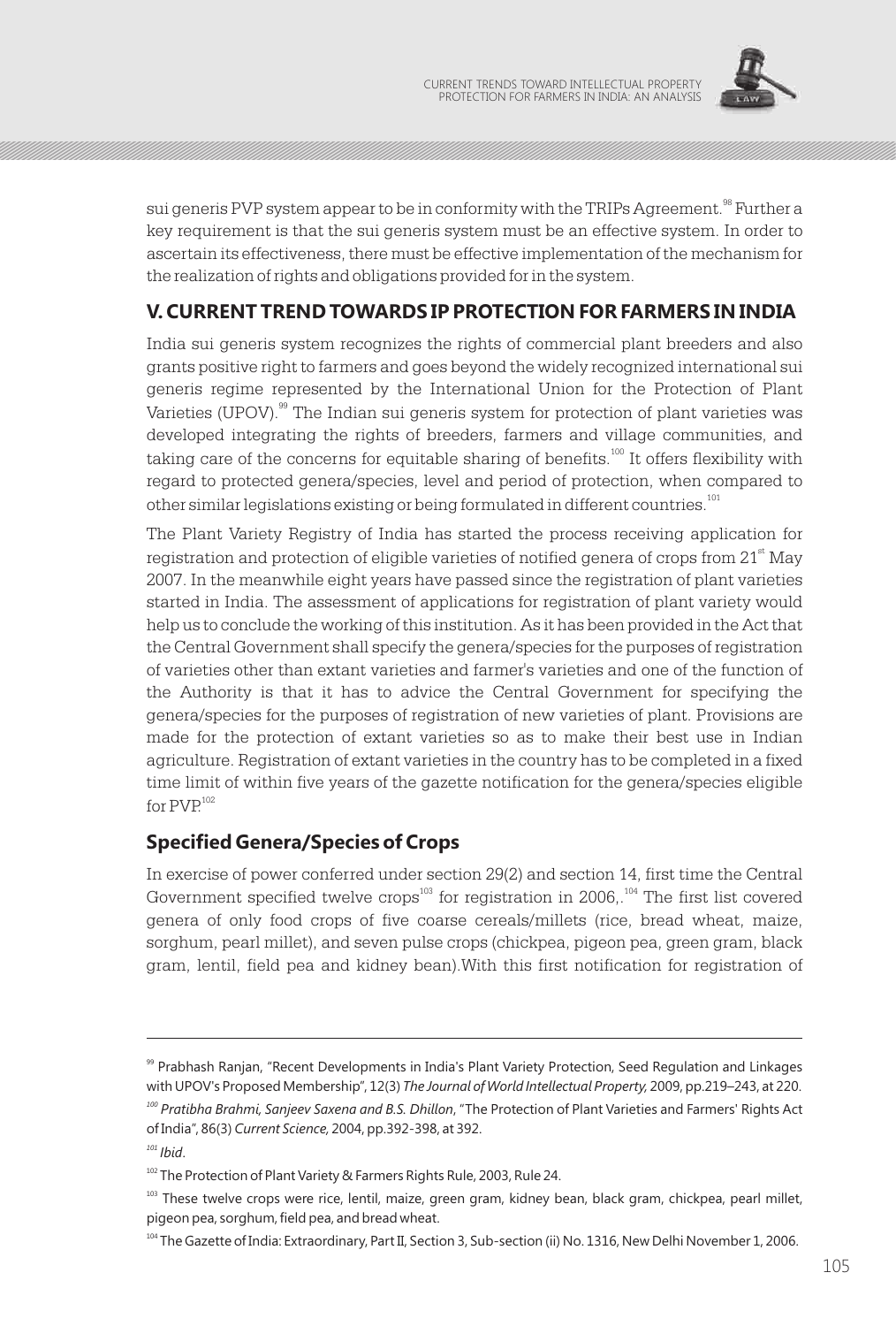varieties the office of the Registrar has started receiving applications for registration in India. In 2007,<sup>105</sup> two other crops were specified for registration<sup>106</sup>. In 2009, three<sup>107</sup> other crops with its genera and species were specified for registration.<sup>108</sup> In 2010, the Central Government specified two notifications in the Official Gazette for registration of crops. In the first notification it specified eleven crops<sup>109</sup> eligible for registration.<sup>110</sup> In the second notification other eleven crops<sup>111</sup> were specified by the Central Government as eligible for registration.<sup>112</sup> These varieties were other than extant varieties and farmer's varieties. In 2011, the Central Government specified nine new crops $^{113}$  with its genera or species for registration.<sup>114</sup> In 2012, the Central Government specified three<sup>115</sup> new species for registration.<sup>116</sup> On  $15^{\text{th}}$  April, 2014 the Central Government has specified twenty<sup>117</sup> other new crop with their genera/species eligible for registration under the Act on 15 $^{\rm th}$  April. $^{^{118}}$ Further, in the same year seven<sup>119</sup> new genera or species were specified eligible for registration.<sup>120</sup> In 2015, the Central Government notified four<sup>121</sup> new genera or species eligible for registration under the Act on  $21<sup>st</sup>$  January.<sup>122</sup> Further, the Central Government

- 107 These three crops were sugarcane, ginger and turmeric.
- <sup>108</sup> The Gazette of India: Extraordinary, Part II, Section 3, Sub-section (ii), No. 1200 New Delhi, August 3, 2009.
- 109 These eleven crops were Black Pepper, Small cardamom, Indian Mustard, Rapeseed, Sunflower, Safflower, Castor, Sesame, Lineseed, Groundnut, and Soyabean.
- <sup>110</sup> The Gazette of India: Extraordinary, Part II, Section 3, Sub-section (ii) No. 828 New Delhi April 30, 2010.
- <sup>111</sup> These eleven crops were Onion, Tomato, Brinjal, Cabbage, Cauliflower, Lady's finger, Rose, Mango, and Chrysanthemum.
- 112 The Gazette of India: Extraordinary Part II Section 3 Sub-section (ii) No. 2445 New Delhi December 2, 2010.
- <sup>113</sup> These nine new crops were Wheat (Triticum Durum Desf), Wheat (Triticum Dicoccum L.), Wheat (Triticum Species other than Triticumaestivum L., Triticum Durum Desf and TriticumDicoccum L.), Coconut, Periwinkle, Indian Pennywort, Rose, Blond Psyllium, and Menthol Mint.
- 114 The Gazette of India: Extraordinary, Part II, Section 3, Sub-section (ii), No. 1595, New Delhi, August 18, 2011.
- <sup>115</sup> These three bamboo leaf orchid or boat orchid, spray orchid or singapore orchid, and vanda or blue orchid.

- <sup>117</sup> These twenty crops are Pomegranate, Orchid (Cattleya Lindl), Orchid (Phalaenopsis Blue), Eucalyptus, Casurina, Bitter Gourd, Bottle Gourd, Cucumber, Pumpkin, Barley, Coriander, Fenugreek, Almond, Apple, Pear, Apricot, Cherry, Walnut, Grapes, and Indian Jujube.
- 118 The Gazette of India: Extraordinary, Part II, Section 3, Sub-section (ii), No. 900, New Delhi, April 15, 2014.
- 119 These seven crops are Tea, Acid Lime, Mandarin, Sweet Orange, Banana, Orchid, and Bougainvillea.
- <sup>120</sup> The Gazette of India: Extraordinary, Part II, Section 3, Sub-section (ii), No. 2116, New Delhi, October 15, 2014.
- <sup>121</sup> These four crops are Canna, Gladioulus, Muskmelon, and Watermelon.

<sup>123</sup> These ten crops are Jasmine, Tuberose, Papaya, China Aster, Peach, Japanese Plum, Strawberry, Chilli, Bell Pepper and Paprika, Finger Millet, and Foxtail Millet.

<sup>&</sup>lt;sup>105</sup> These two crops were cotton and jute.

<sup>106</sup> The Gazette of India: Extraordinary, Part II, Section 3, Sub-section (ii), No. 1619New Delhi, December 31, 2007.

<sup>116</sup> The Gazette of India: Extraordinary, Part II, Section 3, Sub-section (ii), No. 536, New Delhi, March 27, 2012.

<sup>&</sup>lt;sup>122</sup> The Gazette of India: Extraordinary, Part II, Section 3, Sub-section (ii), No. 141, New Delhi, January 21, 2015

<sup>&</sup>lt;sup>124</sup> The Gazette of India: Extraordinary, Part II, Section 3, Sub-section (ii), No. 1415, New Delhi, July 2, 2015